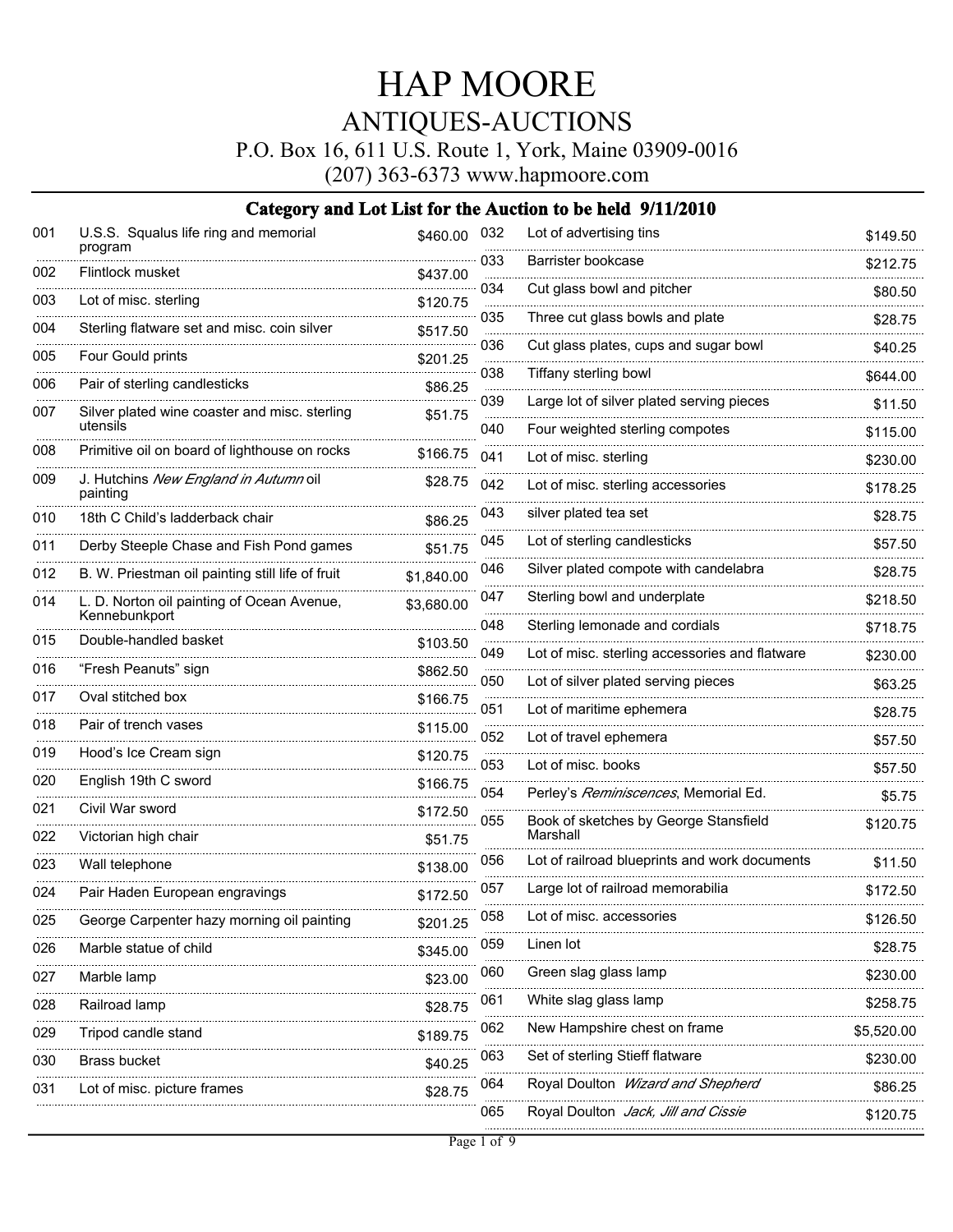P.O. Box 16, 611 U.S. Route 1, York, Maine 03909-0016

(207) 363-6373 www.hapmoore.com

| 066 | Royal Doulton Memories                                                    | \$63.25    | 096 | Two C & I prints The Drunkard's Progress<br>and Chappaqua Farm | \$155.25   |
|-----|---------------------------------------------------------------------------|------------|-----|----------------------------------------------------------------|------------|
| 067 | Royal Doulton Gisselle                                                    | \$97.75    | 097 | Four vols. Pillsbury's New Hampshire: A                        | \$138.00   |
| 068 | Royal Doulton Christmas Morning, Top of the<br>Hill, Paragon Lady Ursula  | \$74.75    |     | History                                                        |            |
| 069 | Royal Doulton Maureen and Autumn Breezes                                  | \$63.25    | 098 | 2 Sets History of Bristol, New Hampshire by<br>Musgrove        | \$57.50    |
| 070 | Royal Doulton Deidre and Paisley Shawl                                    | \$120.75   | 099 | Lot of books on New Hampshire subjects                         | \$11.50    |
| 071 | Royal Doulton The Favourite, Beagle, two<br>mugs and two Coalport animals | \$103.50   | 100 | Lot of four framed and eight unframed<br>Norman Kent woodcuts  | \$258.75   |
| 072 | Pair of fashion painted portraits on porcelain                            | \$28.75    | 101 | Three part mahogany dining table                               | \$460.00   |
| 073 | W. T. Robinson oil painting of boy with dog                               | \$373.75   | 102 | One drawer blanket chest                                       | \$488.75   |
| 074 | Lot of Lincoln and Civil War books                                        | \$97.75    | 103 | 18th C Blanket box                                             | \$172.50   |
| 075 | Two violins and five bows                                                 | \$74.75    | 104 | Drop leaf harvest table                                        | \$1,092.50 |
| 076 | Four string banjo                                                         | \$57.50    | 105 | Butter churn                                                   | \$109.25   |
| 077 | Fraternal sword                                                           | \$51.75    | 106 | Pie safe                                                       | \$287.50   |
| 078 | Lot of early costume jewelry                                              | \$126.50   | 107 | Bun foot 18th C blanket chest                                  | \$115.00   |
| 079 | Four pocket watches                                                       | \$115.00   | 108 | Farm scene watercolor                                          | \$28.75    |
| 080 | Two drawer pine stand                                                     | \$126.50   | 109 | Lot of small kitchen accessories                               | \$23.00    |
| 081 | One drawer birch stand                                                    | \$184.00   | 110 | Sebastain Danner, Nuremburg, 1640's<br>hanging sanctuary lamp  | \$115.00   |
| 082 | Pottery lot                                                               | \$86.25    | 111 | Japanese scroll                                                | \$161.00   |
| 083 | Oil painting of cows and pig                                              | \$287.50   | 112 | Advertising lot                                                | \$11.50    |
| 084 | Two English farm scenes with horses oil<br>painting                       | \$230.00   | 113 | Fraternal lot                                                  | \$51.75    |
| 085 | Luis Vuitton hard case 24" x 19" x 22" trunk                              | \$5,520.00 | 114 | Lot of 17th C - 19th C letters and legal papers                | \$425.50   |
| 086 | Luis Vuitton 28" x 17" suitcase                                           | \$287.50   | 115 | Photography lot                                                | \$5.75     |
| 087 | Sheldrake decoy                                                           | \$241.50   | 116 | Rag rug                                                        | \$74.75    |
| 088 | Canvas back drake decoy                                                   | \$212.75   | 117 | Rag rug runner                                                 | \$172.50   |
| 089 | Decoy                                                                     | \$103.50   | 118 | Two hooked rugs                                                | \$316.25   |
| 090 | Canada Goose decoy                                                        | \$172.50   | 119 | 7' X 5'5" Turkish rug                                          | \$28.75    |
| 091 | Grain painted storage box                                                 | \$40.25    | 120 | Caucasian rug                                                  | \$1,178.75 |
| 092 | Two postcard albums                                                       | \$57.50    | 121 | Prayer rug                                                     | \$28.75    |
| 093 | Framed Grouse print                                                       | \$28.75    | 122 | Oriental scatter rug                                           | \$287.50   |
| 094 | 1946 Norman King watercolor of Berkshires                                 | \$11.50    | 123 | Oriental scatter rug                                           | \$402.50   |
| 095 | Masonic outfit                                                            | \$11.50    | 124 | Oriental scatter rug                                           | \$40.25    |
|     |                                                                           |            | 125 | "Arthur" decorated sled                                        | \$178.25   |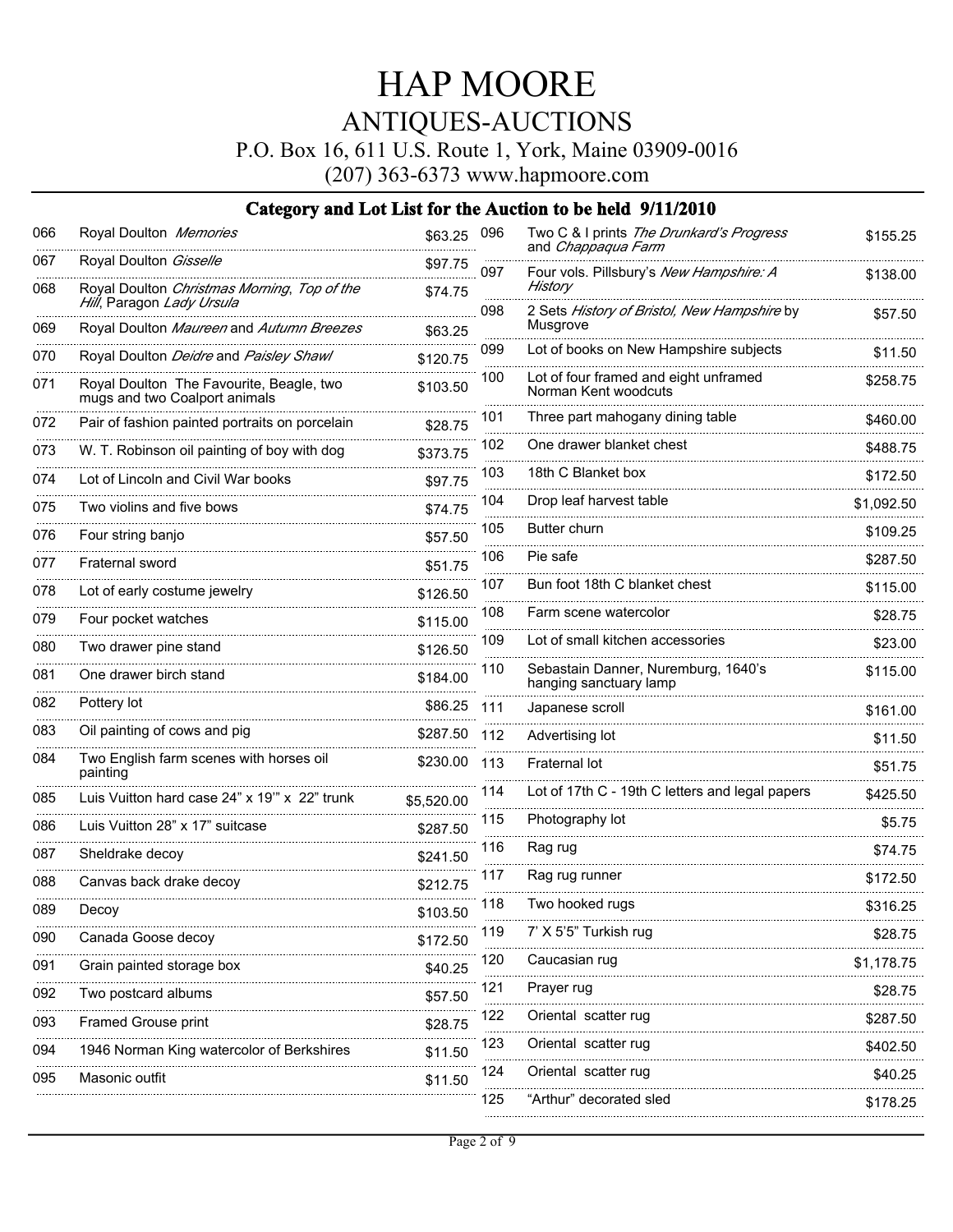P.O. Box 16, 611 U.S. Route 1, York, Maine 03909-0016

(207) 363-6373 www.hapmoore.com

| 126 | Piano stool                                          | \$11.50 159 |                 | Small lot of 10k and 14k jewelry             | \$431.25 |
|-----|------------------------------------------------------|-------------|-----------------|----------------------------------------------|----------|
| 127 | 19th C mahogany sideboard                            | \$5,175.00  | 160             | Snuff bottle and costume jewelry             | \$310.50 |
| 128 | William and Mary gate leg table, as is               | \$575.00    | 161             | Armorial export plate                        | \$74.75  |
| 129 | L. Donati print                                      | \$115.00    | 162             | Royal Doulton Dinky Do and Marie             | \$28.75  |
| 130 | Crystal Jackson watercolor                           | \$230.00    | 163             | Four Arts & Crafts copper candlesticks       | \$103.50 |
| 131 | Pair of custom mahogany stands                       | \$63.25     | 164             | Silver bud vase                              | \$207.00 |
| 132 | One drawer pine stand                                | \$63.25     | 165             | Metallic safety lantern                      | \$51.75  |
| 133 | Chippendale mirror                                   | \$28.75     | 166             | Two drawer Empire stand                      | \$57.50  |
| 134 | Post Office cabinet                                  | \$74.75     | 167             | Bird decorated crock                         | \$230.00 |
| 135 | Marble female figure                                 | \$11.50     | 168             | Two Kukri                                    | \$138.00 |
| 137 | Large lot of glass negatives and photographs         | \$115.00    | 169             | Pr. mirrored sconces                         | \$57.50  |
| 138 | Political and advertising lot                        | \$11.50     | 170             | Three iron shooting targets                  | \$86.25  |
| 139 | Linen lot                                            | \$74.75     | 171             | Primitive oil painting of Indian             | \$46.00  |
| 140 | Lot of lady's white clothing                         | \$132.25    | 172             | Primitive oil painting of a woman fishing    | \$172.50 |
| 141 | Lot of doll cloths, accessories and doll             | \$546.25    | 173             | Hanging red shelf                            | \$155.25 |
| 142 | Lot of vintage clothing, hats, feathers and<br>shoes | \$287.50    | 174             | Hanging red shelf                            | \$172.50 |
| 143 | Beaded pouch                                         | \$28.75     | 175<br>$\sim$   | Scalloped edge wall cabinet                  | \$74.75  |
| 144 | J. H. Bellamy tool box                               | \$460.00    | 176             | Hanging red cupboard                         | \$632.50 |
| 145 | Rines Bros., Portland lady's black suit              | \$126.50    | 177<br>$\ldots$ | Rhode Island birdcage table                  | \$316.25 |
| 146 | Two lady's 1920's dresses                            | \$103.50    | 178             | Baltimore wash stand                         | \$143.75 |
| 147 | Rines Bros., Portland, lady's blue suit              | \$155.25    | 179<br>$\sim$   | Two part Baltimore dining table              | \$805.00 |
| 148 | Two dresses                                          | \$138.00    | 180             | Sack back Windsor armchair                   | \$431.25 |
| 149 | Large lot of picture frames                          | \$57.50     | 181<br>$\ldots$ | Spider leg tea table                         | \$460.00 |
| 150 | Lot of misc. prints                                  | \$28.75     | 182             | Grain-painted mirror                         | \$28.75  |
| 151 | L. Loud fashion watercolors                          | \$28.75     | 183             | Beadwork picture and JJF floral oil painting | \$132.25 |
| 152 | 18th C Kennebunkport sea chest                       | \$63.25     | 184             | Salt glazed pitcher                          | \$63.25  |
| 153 | Green painted deed box                               | \$115.00    | 185             | 1818 Sampler                                 | \$86.25  |
| 154 | Lot of misc. WWII jackets                            | \$74.75     | 186             | Cloisonné urn                                | \$143.75 |
| 155 | Mid-20th C film strips and projector                 | \$11.50     | 187             | Baccarat bear                                | \$103.50 |
| 156 | Three suitcases                                      | \$11.50     | 188<br>.        | Large copper bucket                          | \$287.50 |
| 157 | Lot of 14k Jewelry                                   | \$575.00    | 189             | Bottle case                                  | \$92.00  |
| 158 | Lot of costume jewelry                               | \$92.00     | 190             | Three Oriental tapestries                    | \$230.00 |
|     |                                                      |             |                 |                                              |          |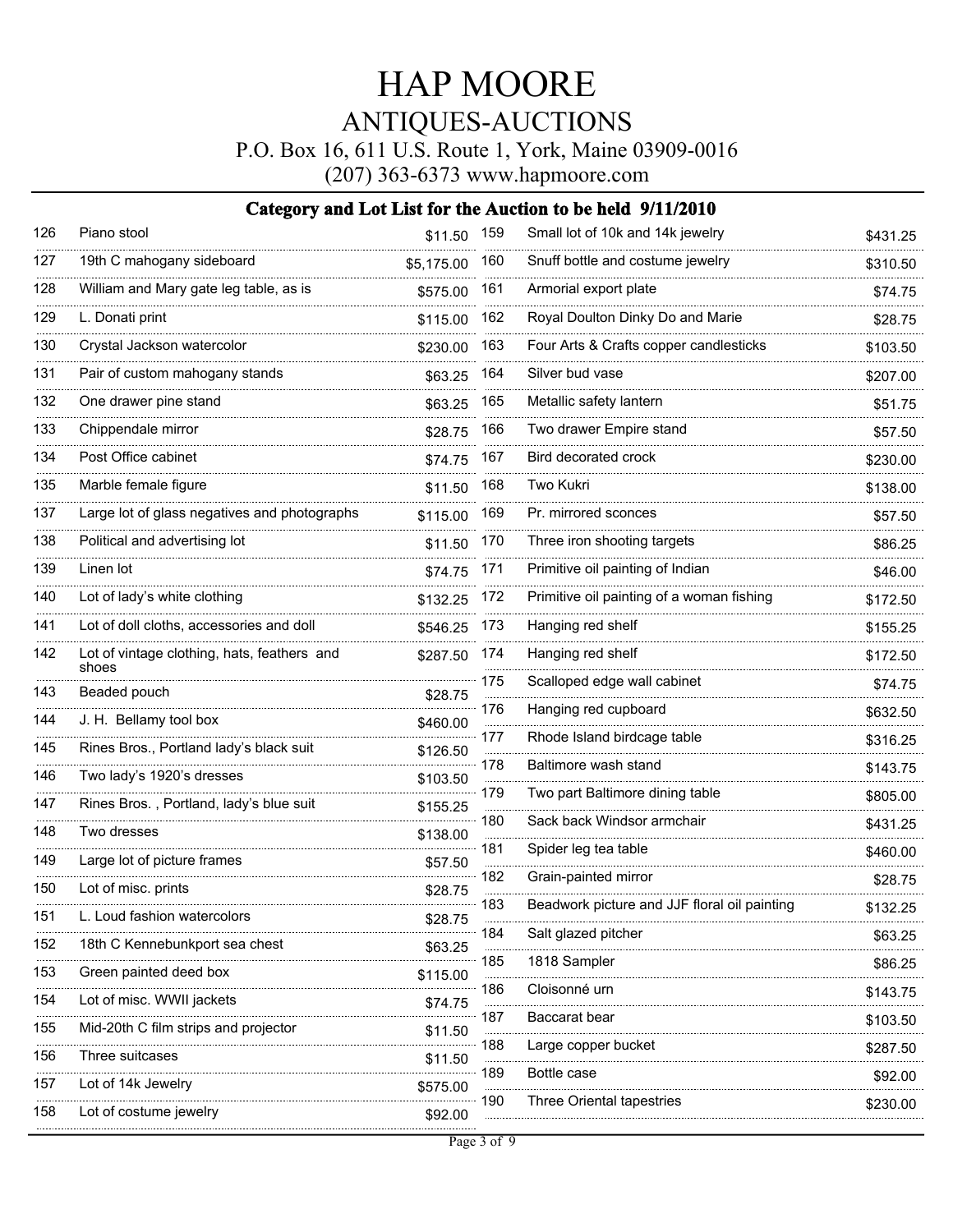P.O. Box 16, 611 U.S. Route 1, York, Maine 03909-0016

(207) 363-6373 www.hapmoore.com

| 191 | Three part Sheraton dining table                       | \$1,725.00 224                   |                        | Two hand forged harpoons                                | \$230.00   |
|-----|--------------------------------------------------------|----------------------------------|------------------------|---------------------------------------------------------|------------|
| 193 | Mahogany corner cupboard                               | \$345.00                         | 225                    | Two blubber spades and fish spear                       | \$172.50   |
| 194 | PA paint decorated pot chair                           | \$57.50                          | 226                    | 19 C Sailor-made game board                             | \$258.75   |
| 195 | Bedside stand with opposing drawers                    | \$241.50                         | 227                    | Henry Brown & Co. Sestral Binnacle                      | \$287.50   |
| 196 | South American pottery piece                           | \$86.25                          | 228                    | 1890's South Seas missionary photograph<br>album        | \$2,415.00 |
| 197 | Lot of Oriental china                                  | \$28.75                          | 229                    | Ship half hull                                          | \$258.75   |
| 198 | Pair of bisque figures                                 | \$11.50                          | 230                    | Boat stern light                                        | \$51.75    |
| 199 | Whale bone walking stick                               | \$2,070.00                       | 233                    | Barnegat "Boat Builders" photograph                     | \$172.50   |
| 200 | Walrus ivory Inuit salt and pepper shakers             | \$172.50                         | 234                    | Huggins "South Sea Whale Fishery" 3rd state             | \$57.50    |
| 201 | Whale bone rule                                        | \$230.00                         | 235                    | "Pride" lithograph                                      | \$115.00   |
| 202 | Two cordage rules                                      | \$178.25                         | 239                    | 18th C engraving "William Barentsz at Nova              | \$264.50   |
| 203 | Shipwright's bevel and race knife                      | \$103.50                         |                        | Zembla"                                                 |            |
| 204 | Cocobolo seam rubber                                   | \$63.25                          | 240                    | Battle of Cerro Gordo lithograph by Bayot               | \$115.00   |
| 205 | 18th C tooth key                                       | \$115.00                         | 241                    | R. Havell & son aquatint "Sunset"                       | \$57.50    |
| 206 | Lechner & Stump pie crimper                            | \$241.50                         | 242                    | 1808 French China Trade Chart                           | \$57.50    |
| 207 | Spencer, Browning and Rust octant                      | \$920.00                         | 243                    | Battle of Dogger Bank 1781 hand colored<br>engraving    | \$57.50    |
| 208 | Jethro Delano 1802 Fairhaven Cobbler ledger            | \$316.25                         | 244                    | Stone Fleet lithograph                                  | \$287.50   |
| 209 | 1850-51 bound Whalemen's Shipping List                 | \$460.00                         | 246                    | Washington the Soldier inscribed by H/ B/<br>Carrington | \$126.50   |
| 210 | Two blubber spades                                     | \$333.50<br>.                    | 247                    | Remington 1st ed. Men with Bark On                      | \$74.75    |
| 211 | Seth Thomas ship's bell clock                          | \$316.25                         | 248                    | S. A. Drake 1891 The Pine Tree Coast                    |            |
| 212 | Staved basket with baleen bands                        | \$230.00<br>                     | 249                    | 1921 C. Collodi The Adventures of Pinocchio             | \$23.00    |
| 213 | Hamilton #22 chronometer deck watch                    | \$661.25                         | 250                    | Four pocket watches                                     | \$51.75    |
| 214 | E. G. Wood three draw spyglass                         | \$103.50<br>.<br>--------------- |                        |                                                         | \$212.75   |
| 215 | Dry card boat compass                                  | \$69.00                          | 251                    | Seth Thomas calendar clock                              | \$672.75   |
| 216 | Cooper's cast iron cresset                             | \$86.25                          | 252                    | Waterbury shelf clock                                   | \$0.00     |
| 217 | Caulking mallet and shipbuilder's jack plane           | \$184.00                         | 253                    | 14k Amethyst ring                                       | \$115.00   |
| 218 | - . <del>.</del> . <del>.</del><br>Cooper's chime maul | \$115.00                         | 255<br>                | 14k Aquamarine and diamond ring                         | \$201.25   |
| 219 | Sounding lead                                          | \$74.75                          | 256<br>$\cdots \cdots$ | 18k Sapphire and diamond ring                           | \$115.00   |
| 220 | Dry card pocket compass                                | \$281.75                         | 257                    | 18k Emerald and diamond ring                            | \$862.50   |
| 221 | Whale bone and ebony fids                              | \$517.50                         | 258                    | 14k Lorgnette                                           | \$86.25    |
| 222 | F. E. Call inscribed mackerel plow                     | \$391.00                         | 259<br>1.1.1.1.1.1     | 14k bracelet                                            | \$345.00   |
| 223 | Sharkskin pocket navigation kit                        | \$184.00                         | 260                    | Lot of 10k and 14k jewelry                              | \$345.00   |
|     |                                                        |                                  |                        |                                                         |            |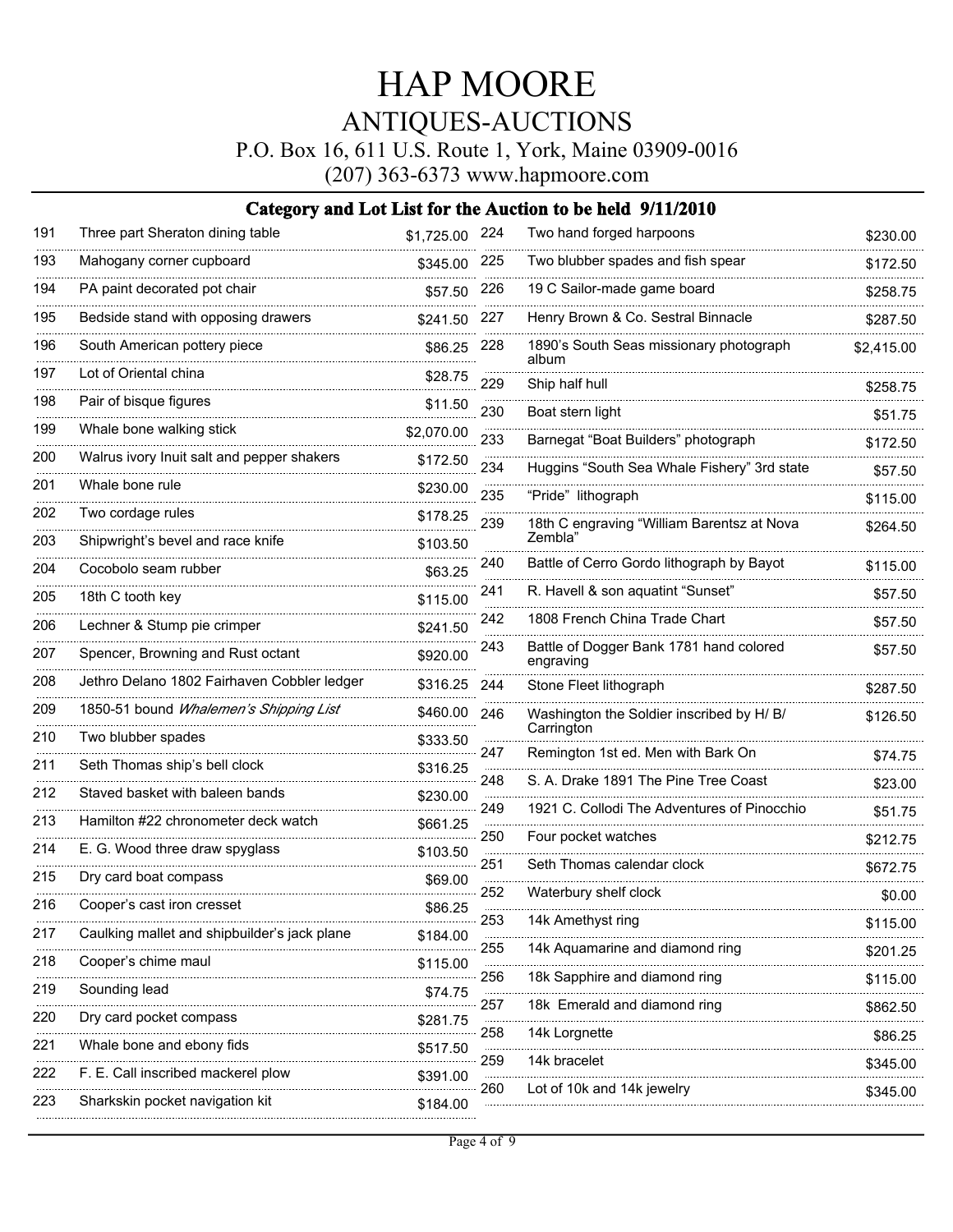P.O. Box 16, 611 U.S. Route 1, York, Maine 03909-0016

(207) 363-6373 www.hapmoore.com

| 261 | Perkins book lot of twins                           | \$34.50 294  |     | Heart shaped sterling basket                  | \$488.75   |
|-----|-----------------------------------------------------|--------------|-----|-----------------------------------------------|------------|
| 262 | Book: Henry Strater Works                           | \$5.75       | 295 | Hanging splint basket                         | \$138.00   |
| 263 | Poetry book lot (Oxford Press)                      | \$57.50      | 296 | Large lot of Snow Babies and sled             | \$57.50    |
| 264 | Van Dyke book set                                   | \$97.75      | 297 | Lot of Rockingham and other pottery           | \$126.50   |
| 265 | Book lot of British Poets and Shakespeare           | \$57.50      | 298 | Lot of early blown glass                      | \$460.00   |
| 266 | Book lot of classics                                | \$51.75      | 299 | Lot of early etched glass                     | \$230.00   |
| 267 | Misc. Book lot                                      | \$11.50      | 300 | Pair of Webber fire buckets                   | \$1,495.00 |
| 268 | Set of Bavarian dinnerware                          | \$86.25      | 301 | Lot of pipes                                  | \$161.00   |
| 269 | Reform Club presentation crock                      | \$345.00     | 302 | Lot of bottles                                | \$1,667.50 |
| 270 | James and Mary Ham Liverpool jug                    | \$575.00     | 303 | Lot of linens and trim                        | \$345.00   |
| 271 | Liverpool jug                                       | \$575.00     | 304 | Lot of paisleys                               | \$28.75    |
| 272 | P & W Keen 6" green flask                           | \$862.50     | 305 | Leeds and other platter                       | \$28.75    |
| 273 | Large lot of brown transferware                     | \$431.25     | 306 | Lot of Arts & Crafts pottery and glass        | \$86.25    |
| 274 | 2" Blown art glass vase                             | \$57.50      | 307 | Sextant                                       | \$1,437.50 |
| 275 | Lot of mocha pottery                                | \$488.75     | 308 | Lot of dry plates and photographs             | \$632.50   |
| 276 | Lot of blue transferware                            | \$195.50     | 309 | Kate Greenaway 1887 Almanack                  | \$57.50    |
| 277 | Lot of Victorian vases                              | \$149.50     | 310 | Lot of postcard albums                        | \$1,150.00 |
| 278 | Lot of art glass vases                              | \$661.25     | 311 | G. Testorio oil painting of ship at sea       | \$172.50   |
| 279 | 4 1/4" Green blown bottle                           | \$747.50     | 312 | Two large Hudson River Valley oil paintings   | \$431.25   |
| 280 | Six salt glazed pitchers                            | \$161.00     | 313 | 9" X 12" River scene oil painting             | \$51.75    |
| 281 | Five plow planes and five molding planes            | \$109.25     | 314 | 25" X 20" Beach scene oil painting            | \$805.00   |
| 282 | Large lot of beading planes                         | \$212.75     | 315 | 13" X 9" Floral oil painting                  | \$63.25    |
| 283 | Lot of general purpose planes                       | \$218.50     | 316 | 11 1/2" X 19 1/2" Country road oil painting   | \$11.50    |
| 284 | Large lot of bench planes                           | \$57.50      | 317 | 19" X 15" European cottage scene oil painting | \$11.50    |
| 285 | H. Duren sextant                                    | \$431.25 318 |     | 16" X 24' Woodland oil painting               | \$51.75    |
| 286 | Red, white and clear end of day glass cane          | \$195.50 319 |     | 12" X 18" Barn scene with chickens oil        | \$402.50   |
| 287 | Red and white end of day glass cane                 | \$172.50     | 321 | painting<br>Oriental umbrella stand           | \$103.50   |
| 288 | Blue, red, white and clear end of day glass<br>cane | \$201.25     | 322 | Two tea caddies                               | \$948.75   |
| 289 | Two Adzes                                           | \$28.75      | 323 | Watch hutch                                   | \$143.75   |
| 291 | Large lot of colored glass accessories              | \$833.75     | 324 | Early etched green vase                       | \$230.00   |
| 292 | Lot of stone and beaded fruit                       | \$327.75     | 325 | Lot of assorted Canton                        | \$28.75    |
| 293 | Lot of glass and stone eggs                         | \$86.25      | 326 | Lot of early soft paste                       | \$546.25   |
|     |                                                     |              |     |                                               |            |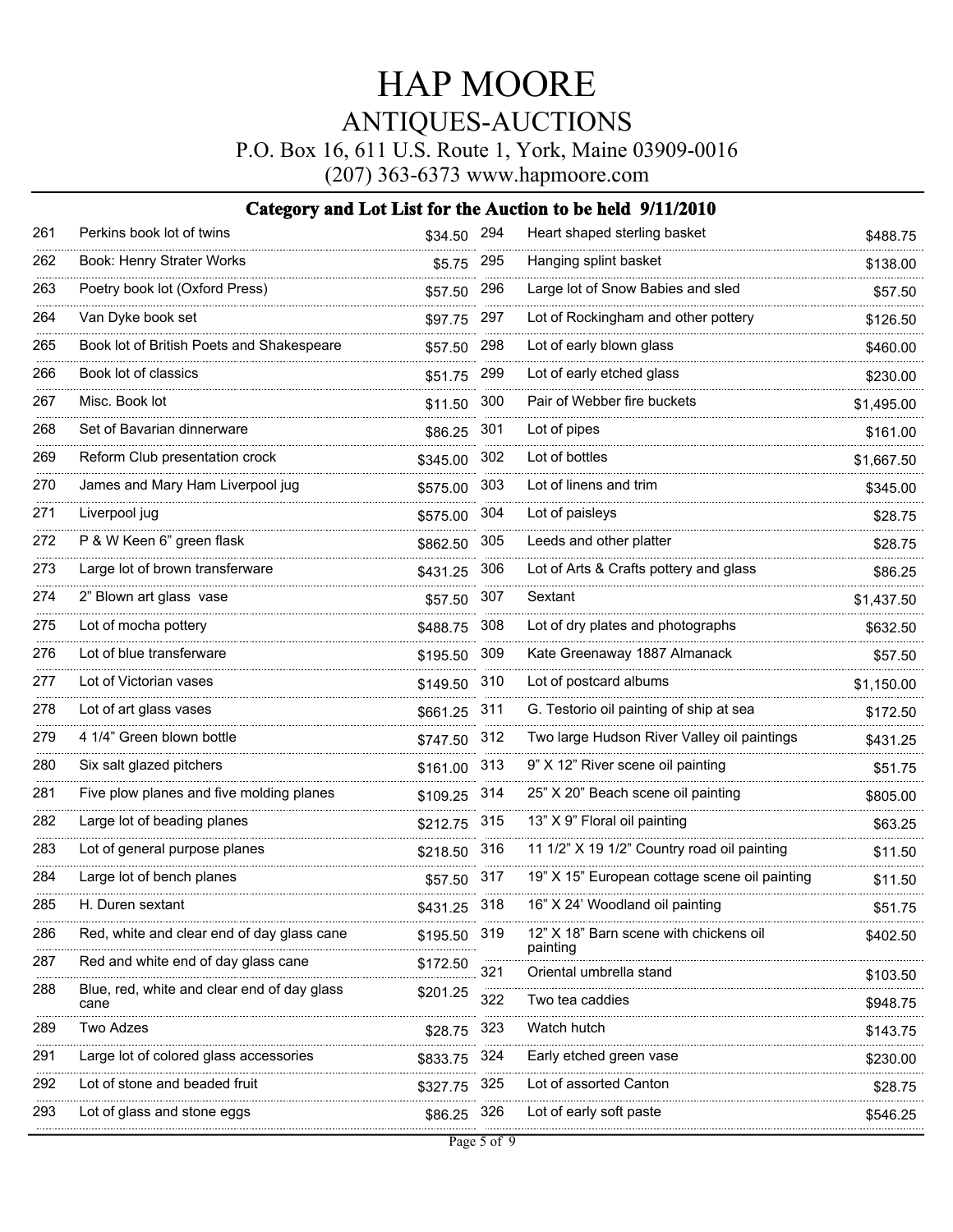P.O. Box 16, 611 U.S. Route 1, York, Maine 03909-0016

(207) 363-6373 www.hapmoore.com

| 327 | Lot of early pewter including lighting     | \$143.75 359 |     | Lot of weighted sterling candlesticks          | \$40.25  |
|-----|--------------------------------------------|--------------|-----|------------------------------------------------|----------|
| 328 | Lot of misc. pewter teapots and containers | \$51.75      | 360 | Large lot of coin silver flatware              | \$230.00 |
| 329 | Three pewter teapots                       | \$51.75      | 361 | Lot of scrap silver                            | \$172.50 |
| 330 | Lot of inkwells, sanders and desk items    | \$247.25     | 362 | Lot of misc. sterling flatware                 | \$345.00 |
| 331 | Lot of twisted stem wines                  | \$632.50     | 363 | Lot of sterling accessories                    | \$345.00 |
| 332 | Four child's mugs                          | \$143.75     | 364 | Lot of silver plated accessories               | \$57.50  |
| 333 | Large lot of decorated metalware           | \$316.25     | 365 | Lot of silver plated and bone handled flatware | \$63.25  |
| 334 | E. E. Sanborn coastal rocks oil painting   | \$115.00     | 366 | Large lot of Oriental china                    | \$172.50 |
| 335 | Lot of tie backs and picture nails         | \$172.50     | 367 | Lot of ivory dominoes                          | \$28.75  |
| 336 | Lot of children's books                    | \$120.75     | 369 | Pair of ornamental ceramic fish                | \$345.00 |
| 337 | Lot of drawer pulls and door knobs         | \$28.75      | 370 | Le Comte de Monte Christo                      | \$97.75  |
| 338 | Lot of lady's and garden books             | \$126.50     | 371 | Laws of the Sea - Rights of Seamen             | \$80.50  |
| 339 | Lot of desk accessories                    | \$241.50 372 |     | George Washington                              | \$28.75  |
| 340 | Titanic books                              | \$46.00 373  |     | Large lot of castor sets                       | \$57.50  |
| 341 | Book lot                                   | \$143.75 374 |     | Six marionettes                                | \$74.75  |
| 342 | Three vintage children's vests             | \$74.75 375  |     | Puppet with armor                              | \$460.00 |
| 343 | Lot of furniture decorative trim           | \$51.75      | 376 | Tin ware lot                                   | \$166.75 |
| 344 | Large lot of costume jewelry               | \$603.75     | 377 | Lot of domestic wooden ware                    | \$212.75 |
| 345 | Lot of belt buckles                        | \$97.75 378  |     | Iron ware lot                                  | \$126.50 |
| 346 | Large lot of blown wines                   | \$690.00     | 379 | Lot of Continental lighting and metalware      | \$74.75  |
| 347 | 18th C Candlestick                         | \$57.50      | 380 | Continental repousse brass stand               | \$63.25  |
| 348 | Fancy silver plated kerosene lamp          | \$379.50     | 381 | Two decorated crocks                           | \$189.75 |
| 349 | Lot of small lamps and lighting parts      | \$189.75     | 383 | 1843 Weathervane arrow                         | \$57.50  |
| 350 | Lot of candlesticks                        | \$115.00     | 384 | Large lot of sculptural items                  | \$373.75 |
| 351 | Lot of holiday decorations                 | \$546.25 385 |     | Ship model                                     | \$11.50  |
| 352 | Lot of decanters and stoppers              | \$396.75     | 386 | Native American and other artifacts            | \$63.25  |
| 353 | Two Delft apothecary jars and plate        | \$517.50     | 387 | Sorensen 124 1/2" shallow dish                 | \$74.75  |
| 354 | Three whale oil lamps with burners         | \$345.00     | 388 | Lot of powder horns                            | \$40.25  |
| 355 | Whale oil lamp with bulb base              | \$345.00     | 389 | Lot of bone tools and remnants                 | \$293.25 |
| 356 | Lot of five whale oil lamps                | \$115.00     | 390 | Majolica lot                                   | \$74.75  |
| 357 | Lot of four whale oil lamps                | \$230.00     | 391 | Lot of Wedgwood and Lustreware                 | \$195.50 |
| 358 | Lot of Bakelite accessories                | \$195.50     | 392 | Two violins                                    | \$40.25  |
|     |                                            |              |     |                                                |          |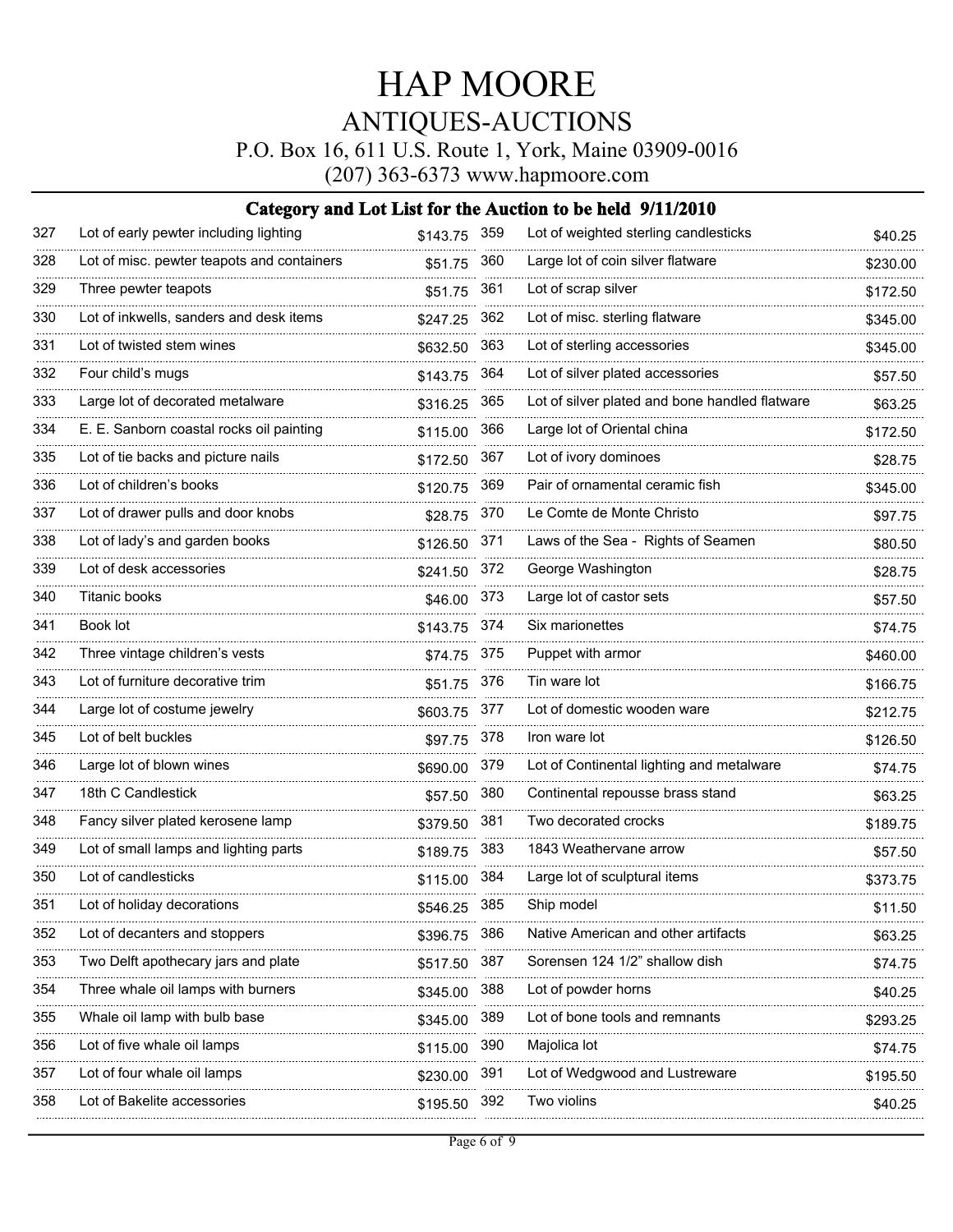P.O. Box 16, 611 U.S. Route 1, York, Maine 03909-0016

(207) 363-6373 www.hapmoore.com

| 393 | Two hanging light fixtures                             | \$161.00 424 |     | Isreal Trask, Salem-made trunk, molds and<br>teapot | \$460.00 |
|-----|--------------------------------------------------------|--------------|-----|-----------------------------------------------------|----------|
| 394 | Two metal plant stands                                 | \$132.25     | 425 | Black hobby horse                                   | \$230.00 |
| 395 | End of Day glass walking stick                         | \$230.00     | 426 | Lamp with lithopane shade                           | \$316.25 |
| 396 | Split column mirror with ship                          | \$28.75      | 427 | Lot of tiles                                        | \$143.75 |
| 397 | Two Northern European prints                           | \$34.50      | 428 | Lot of misc. artworks                               | \$195.50 |
| 398 | Japanese bronze plaque and vase                        | \$28.75      | 429 | Two Gould prints                                    | \$201.25 |
| 399 | Talon foot tip top table                               | \$172.50     | 430 | Pair of Mezzotints                                  | \$74.75  |
| 400 | Mahogany Pembroke drop leaf table                      | \$345.00     | 431 | Gerlach allegory prints                             | \$11.50  |
| 401 | Set of four ribbon back chairs                         | \$2,415.00   | 433 | 19th C Framed religious icon                        | \$28.75  |
| 402 | Navajo jug                                             | \$57.50      | 434 | Avander Boon hay field oil painting                 | \$11.50  |
| 403 | Large lot of glass items                               | \$230.00     | 435 | A. Mulone pencil drawn portrait grouping            | \$143.75 |
| 404 | Large lot of glass, china and metallic knick<br>knacks | \$345.00     | 436 | Brown transfer giraffe plate                        | \$97.75  |
| 405 | Lot of silver plated serving pieces                    | \$149.50     | 437 | Pewter basin and five chargers                      | \$74.75  |
| 406 | Lot of Sandwich and other glass                        | \$57.50 438  |     | Misc. pewter lot                                    | \$230.00 |
| 407 | Miniature Arts & Crafts copper vase                    | \$63.25      | 439 | Six document boxes and spool chest                  | \$126.50 |
| 408 | Three whale oil burners                                | \$120.75     | 440 | <b>Boxed decanters</b>                              | \$63.25  |
| 409 | Large lot of misc. china and pottery                   | \$201.25 441 |     | Aesthetic Revival bookcase                          | \$287.50 |
| 410 | Lot of small early accessories                         | \$115.00 442 |     | Grain painted bookcase                              | \$230.00 |
| 411 | Boat model                                             | \$11.50      | 443 | Fall front secretary                                | \$115.00 |
| 412 | Three table lamps                                      | \$103.50     | 445 | Portsmouth KKK broadside                            | \$28.75  |
| 413 | Lighting lot                                           | \$373.75     | 446 | Drop leaf Pembroke table                            | \$80.50  |
| 414 | Political, fraternal and advertising lot               | \$258.75     | 447 | Ovolo card table                                    | \$862.50 |
| 415 | Lot of gas sconces                                     | \$575.00     | 448 | One drawer sewing stand                             | \$517.50 |
| 416 | Large lot of marbles                                   | \$287.50 449 |     | Shelf clock                                         | \$63.25  |
| 417 | Lot of toys and games                                  | \$253.00 450 |     | Eastlake secretary                                  | \$143.75 |
| 418 | Lot of wooden and metallic accessories                 | \$126.50 451 |     | Oil Painting of John and Priscilla Alden            | \$5.75   |
| 419 | Lot of walking sticks and parasol                      | \$74.75 452  |     | Lot of gold jewelry                                 | \$517.50 |
| 420 | Carved dog walking stick                               | \$120.75     | 453 | Lot of sterling silver jewelry                      |          |
| 421 | Two bone walking sticks                                |              |     | Lot of brooches                                     | \$97.75  |
| 422 | Lot of Art Nouveau drawings                            | \$764.75 454 |     | Spanish foot Queen Anne chair                       | \$149.50 |
|     |                                                        | \$11.50      | 455 |                                                     | \$166.75 |
| 423 | Lot of ephemera                                        | \$155.25     | 456 | Victorian mantle                                    | \$74.75  |
|     |                                                        |              | 457 | Spider leg stand                                    | \$247.25 |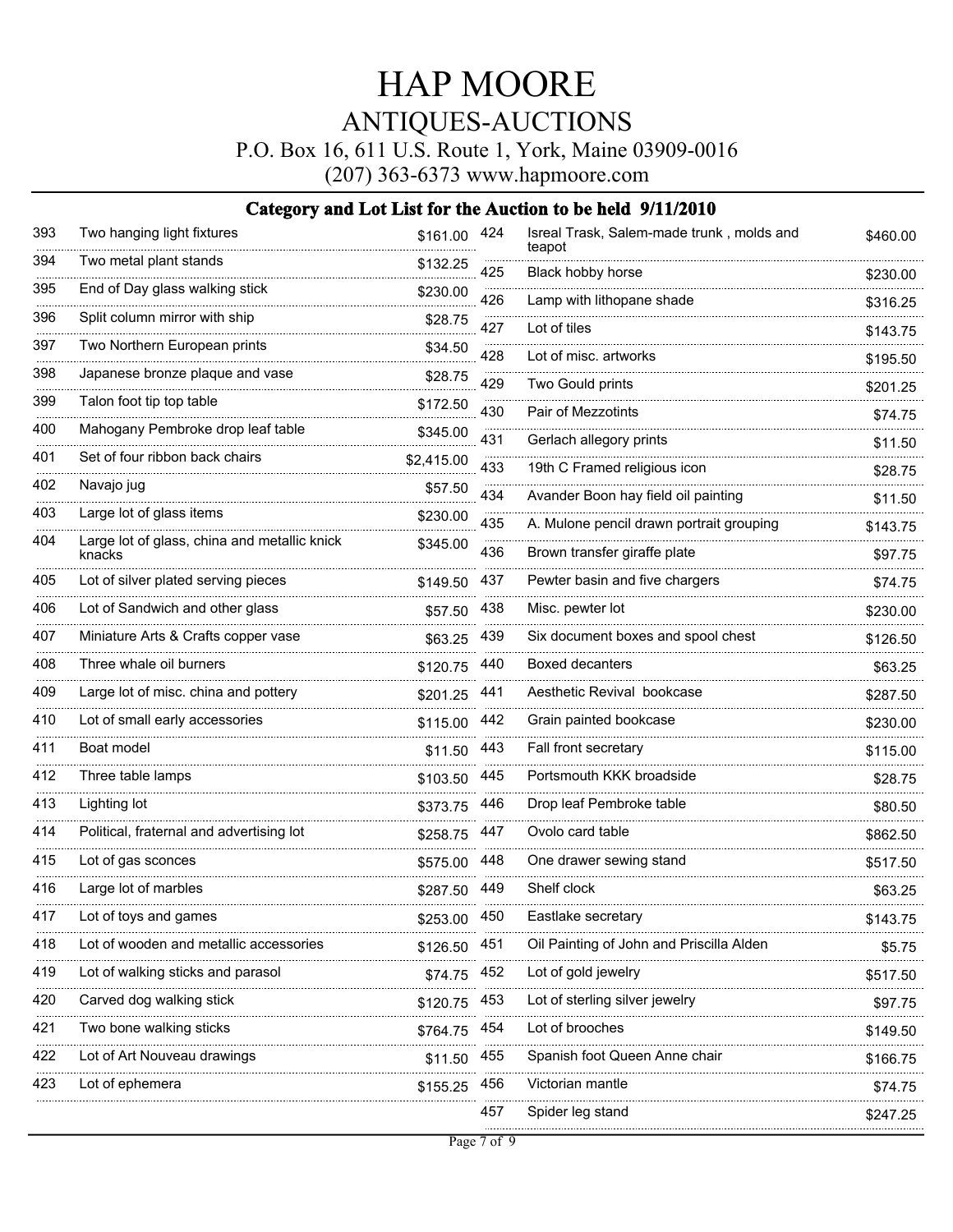P.O. Box 16, 611 U.S. Route 1, York, Maine 03909-0016

(207) 363-6373 www.hapmoore.com

| 458 | Red pedal car                                        | \$189.75 489 |     | Warming pan and large ladle                   | \$28.75    |
|-----|------------------------------------------------------|--------------|-----|-----------------------------------------------|------------|
| 459 | H. B. Schleeter abstract watercolor                  | \$5,865.00   | 490 | Set of brass door bells                       | \$28.75    |
| 460 | Henrietta King North Shore oil scene painting        | \$287.50     | 491 | Child's chair and cricket                     | \$224.25   |
| 461 | Harley Davidson cast iron motorcycle and belt        | \$299.00     | 492 | Victorian perambulator                        | \$316.25   |
| 462 | Lot of cast iron and pressed steel toys and<br>parts | \$51.75      | 493 | Three Oriental prints                         | \$74.75    |
| 463 | Cast iron wrecker, cement mixer and dump             | \$74.75      | 494 | Three drawer breakfornt                       | \$115.00   |
|     | cart                                                 |              | 495 | Two doll hats in wallpaper box                | \$241.50   |
| 464 | Cast iron tractor, pick up truck and bulldozer       | \$138.00     | 496 | English tall clock                            | \$603.75   |
| 465 | Cast iron bus, fire truck and car                    | \$86.25      | 497 | 18th C Open top cupboard                      | \$690.00   |
| 466 | Cast iron tractor with grader                        | \$51.75      | 498 | Birch drop leaf table                         | \$28.75    |
| 467 | Cast iron blimp, Lindy and "Bullet" airplanes        | \$103.50     | 499 | Marble top garden table                       | \$235.75   |
| 468 | Inlaid one drawer box                                | \$138.00     | 500 | Plant stand                                   | \$132.25   |
| 469 | Pair of salesman's sample 19th C andirons            | \$575.00     | 501 | Group of American artists etchings            | \$11.50    |
| 470 | German telescope and another                         | \$345.00     | 503 | 19th C Tool chest and tools                   | \$224.25   |
| 471 | Three Bailey watercolors                             | \$97.75      | 504 | Two Vol. American Antique Furniture           | \$51.75    |
| 472 | Two Renard still life oil paintings                  | \$172.50     | 505 | 18th C Kettle, griddle, and toaster           | \$57.50    |
| 473 | Floral carved mirror                                 | \$1,380.00   | 506 | Green country work table                      | \$632.50   |
| 474 | Stories from the Arabian Nights                      | \$80.50      | 507 | Victorian sofa                                | \$57.50    |
| 475 | Indonesian puppet                                    | \$74.75      | 508 | Wrought iron patio set                        | \$115.00   |
| 476 | Bull dog toy                                         | \$747.50     | 509 | Empire center table                           | \$86.25    |
| 477 | Cloisonné lamp                                       | \$63.25      | 510 | 19th C Ladder back rocker                     | \$63.25    |
| 478 | Two carriage robes                                   | \$11.50      | 511 | Queen Anne rocker                             | \$166.75   |
| 479 | Lot of vintage clothes and shoes                     | \$276.00     | 512 | Tripod tip top table                          | \$103.50   |
| 480 | Two lady's dresses                                   | \$126.50     | 513 | Cheval mirror                                 | \$166.75   |
| 481 | Nautical block with wooden sheaves                   | \$74.75 514  |     | Empire sewing stand                           | \$143.75   |
| 482 | Two lady's dresses                                   | \$149.50     | 515 | Two Victorian ottomans                        | \$11.50    |
| 483 | 19th c. dog collar                                   | \$74.75      | 516 | Faux bamboo side table                        | \$97.75    |
| 484 | Lot of hats, shoes and skates                        | \$97.75      | 517 | Brass table lamp and shade                    | \$178.25   |
| 485 | Marble top table                                     | \$115.00     | 518 | Pair of Georgian style armchairs              | \$2,760.00 |
| 486 | Marble top table                                     | \$109.25     | 519 | 19th C Italian tumbling block octagonal table | \$460.00   |
| 487 | Carved base side table                               | \$115.00     | 520 | George II wing back chair                     | \$258.75   |
| 488 | 19th C Sarah Russell sampler                         | \$103.50     | 521 | Queen Anne maple highboy                      | \$690.00   |
|     |                                                      |              |     |                                               |            |